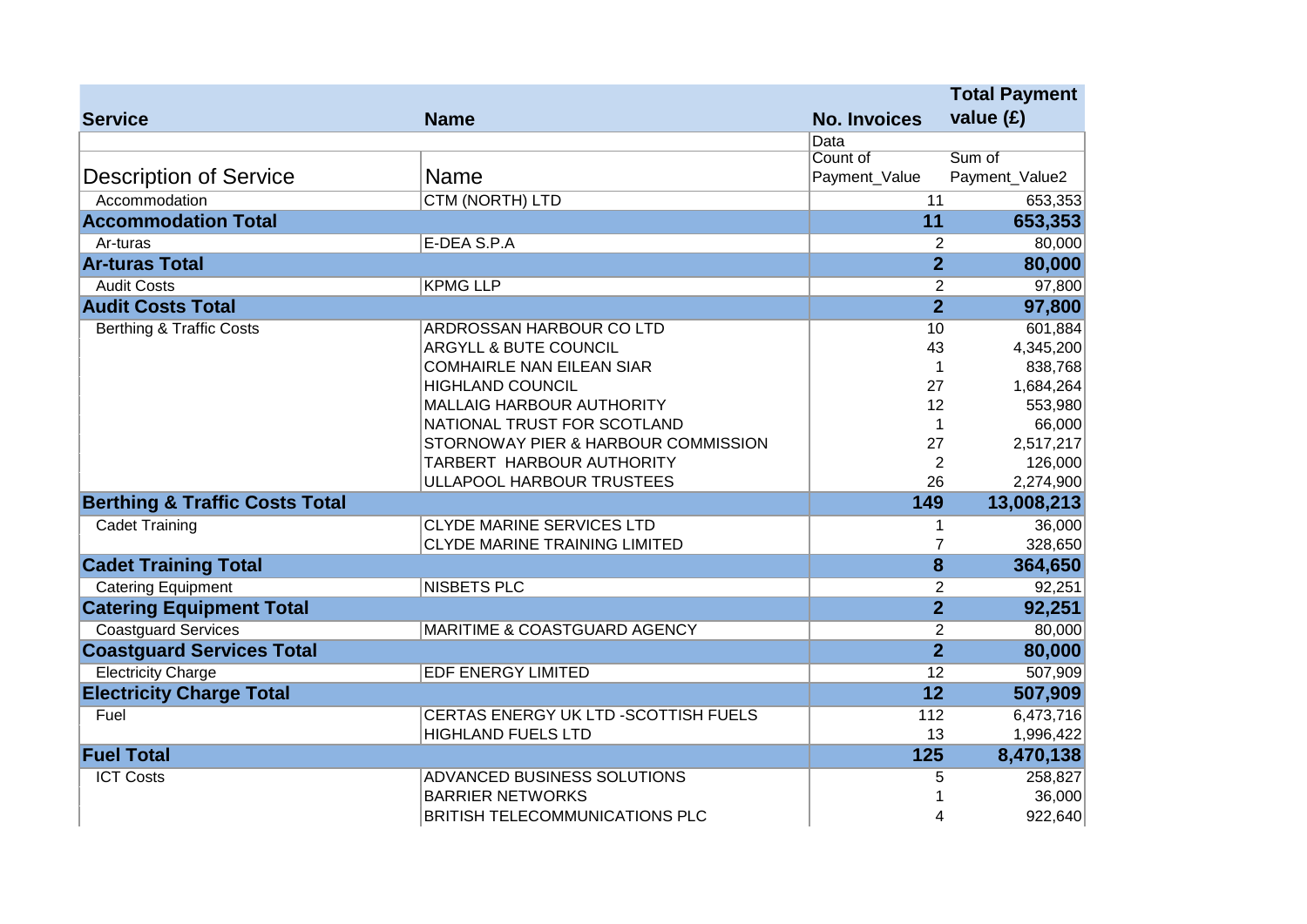| <b>ICT Costs</b>                           | <b>CONSILIUM UK LTD</b>                |                | 39,346    |
|--------------------------------------------|----------------------------------------|----------------|-----------|
|                                            | <b>CREDIT 360 LIMITED</b>              |                | 130,578   |
|                                            | <b>GOSS INTERACTIVE LTD</b>            |                | 281,336   |
|                                            | JOHNSTON CARMICHAEL                    |                | 26,760    |
|                                            | MICRO FOCUS SOFTWARE UK LTD            |                | 55,901    |
|                                            | NOMAD DIGITAL LTD                      |                | 57,769    |
|                                            | NOVO TECHNOLOGIES LTD                  | 5              | 665,540   |
|                                            | ON TOWER UK LIMITED                    |                | 156,579   |
|                                            | <b>PDMSLTD</b>                         | 4              | 1,019,866 |
|                                            | PHOENIX SOFTWARE LTD                   | $\overline{2}$ | 269,407   |
|                                            | <b>PULSANT LIMITED</b>                 | 13             | 494,355   |
|                                            | <b>SOFTCAT LTD</b>                     |                | 27,649    |
|                                            | <b>VERIFONE UK LTD</b>                 |                | 27,605    |
|                                            | <b>VERSKOLTD</b>                       |                | 121,637   |
|                                            | WIRELESS INFRASTRUCTURE COMPANY LTD    |                | 27,733    |
| <b>ICT Costs Total</b>                     |                                        | 57             | 4,619,528 |
| <b>Insurance Costs</b>                     | <b>BOYD INSURANCE</b>                  |                | 25,580    |
|                                            | JLT SPECIALTY LIMITED NST CLIENT       | 3              | 223,576   |
|                                            | NORTH OF ENGLAND P & I ASSOCIATION     | 5              | 592,794   |
|                                            | TT CLUB MUTUAL INSURANCE LIMITED       |                | 59,736    |
| <b>Insurance Costs Total</b>               |                                        | 10             | 901,686   |
| <b>Latrel Flow Tests</b>                   | NEW LEAF HEALTH LIMITED                | 3              | 224,280   |
| <b>Latrel Flow Tests Total</b>             |                                        | $\overline{3}$ | 224,280   |
| <b>Marine Staff</b>                        | MARINE MANNING (GUERNSEY) LTD          | 11             | 424,792   |
| <b>Marine Staff Total</b>                  |                                        | 11             | 424,792   |
| <b>Marketing Costs</b>                     | <b>D2D LIMITED</b>                     | $\overline{c}$ | 54,000    |
|                                            | PENTAGRAM DESIGN LTD                   |                | 30,000    |
|                                            | <b>VISIT SCOTLAND</b>                  |                | $\Omega$  |
| <b>Marketing Costs Total</b>               |                                        | 4              | 84,000    |
| Port Maintenance & Repair                  | <b>SCRIMSIGN MICRO-ELECTRONICS LTD</b> | 1              | 47,124    |
|                                            | STODDART CRANE HIRE LTD                |                | 30,787    |
|                                            | TYNE GANGWAY (STRUCTURES) LTD          |                | 30,854    |
| <b>Port Maintenance &amp; Repair Total</b> |                                        | $\overline{3}$ | 108,766   |
| <b>Professional Services</b>               | APPETITE FOR BUSINESS LTD              |                | 54,222    |
|                                            | BRIDGEWAY SECURITY SOLUTIONS LTD       |                | 41,882    |
|                                            | <b>BRODIES LLP</b>                     |                | 26,400    |
|                                            |                                        |                |           |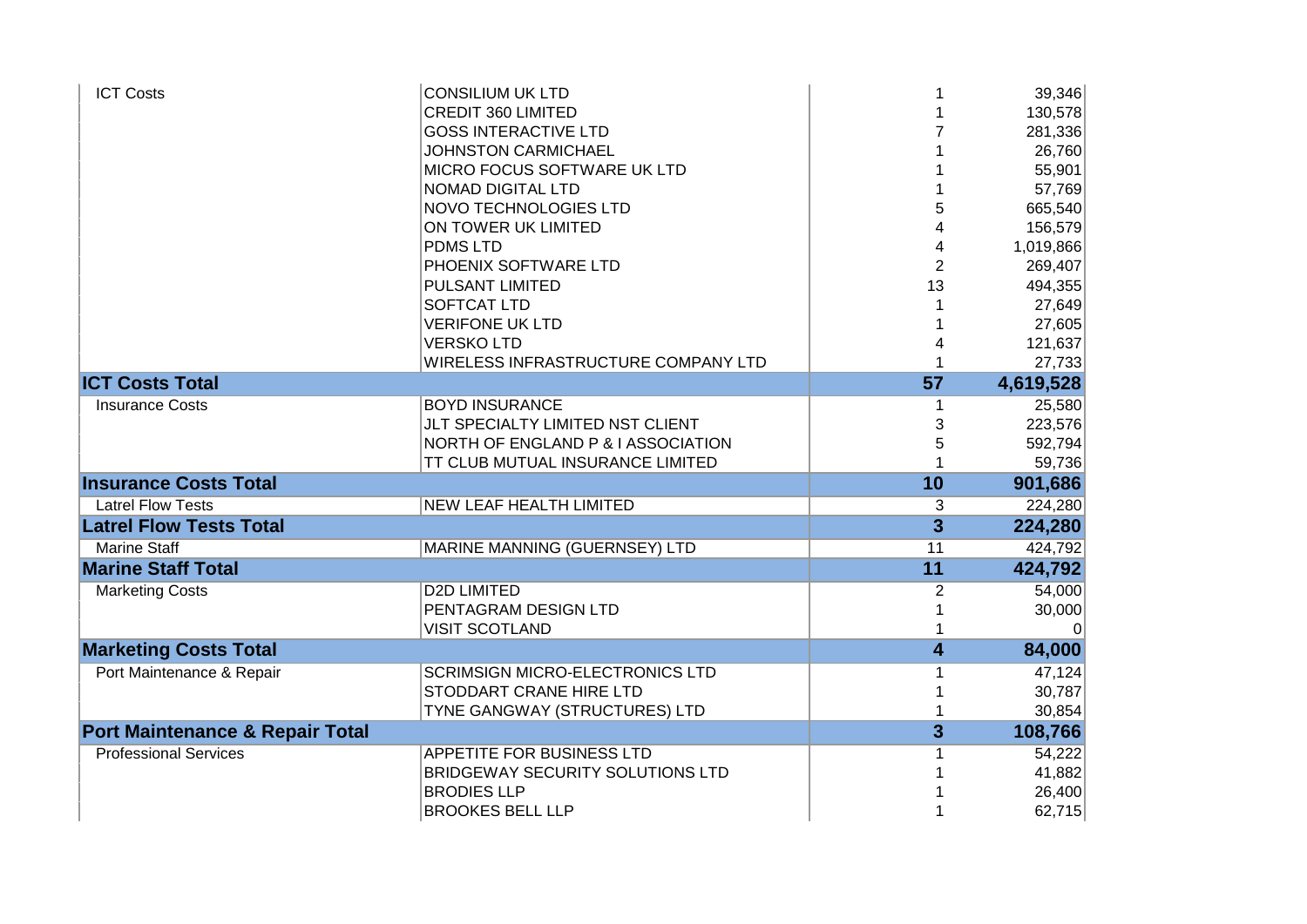| <b>Professional Services</b>       | <b>ENCTCORP UK LTD</b>                   | 1                       | 0         |
|------------------------------------|------------------------------------------|-------------------------|-----------|
|                                    | <b>ERNST &amp; YOUNG LLP</b>             | $\overline{c}$          | 130,800   |
|                                    | <b>KPMG FEES ACCOUNT</b>                 | $\overline{\mathbf{c}}$ | 66,155    |
|                                    | PA CONSULTING SERVICES LTD               | 5                       | 575,603   |
|                                    | PARITY PROFESSIONALS                     | 3                       | 113,421   |
| <b>Professional Services Total</b> |                                          | 17                      | 1,071,198 |
| Rates                              | <b>FALKIRK COUNCIL</b>                   | 10                      | 464,054   |
| <b>Rates Total</b>                 |                                          | 10                      | 464,054   |
| <b>Rescue Boats</b>                | PALFINGERE MARINE SAFETY AS              | 8                       | 177,258   |
| <b>Rescue Boats Total</b>          |                                          | 8                       | 177,258   |
| Ship Repair & Overhauls            | <b>ABB LIMITED</b>                       | 1                       | 38,988    |
|                                    | ARDMALEISH BOATBUILDING CO LTD           | 5                       | 315,105   |
|                                    | <b>BRUNVOLL MOTORFABRIK</b>              | $\overline{2}$          | 96,248    |
|                                    | CAMMELL LAIRD SHIPREPAIRERS AND SHIPBUIL | 15                      | 3,065,443 |
|                                    | <b>CLYDEPORT OPERATIONS LIMITED</b>      | 12                      | 596,636   |
|                                    | <b>CUMMINS UK</b>                        | 3                       | 257,134   |
|                                    | DALE MARINE SERVICES (GREENOCK)          | 8                       | 885,482   |
|                                    | DALES MARINE SERVICES (GREENOCK)         | 30                      | 3,338,131 |
|                                    | DALES MARINE SERVICES LTD                | 19                      | 2,937,376 |
|                                    | DECK-RITE FLOORING LTD                   |                         | 26,765    |
|                                    | <b>DENHOLM BARWIL LIMITED</b>            |                         | 56,731    |
|                                    | ELEMENT MATERIALS TECHN ENVIRONMENTAL UK |                         | 28,332    |
|                                    | FERGUSON SHIPPING (KISHORN PORT) LTD     |                         | 25,695    |
|                                    | FINNING (UK) LTD (EURO)                  |                         | 168,628   |
|                                    | FINNING (UK) LTD (GBP)                   | 1                       | 27,472    |
|                                    | <b>FINNING LTD</b>                       | $\overline{2}$          | 96,297    |
|                                    | HOLLAND DIESEL MAASSLUIS BV              | $\overline{2}$          | 93,752    |
|                                    | <b>INTERNATIONAL PAINTS LIMITED</b>      |                         | 25,243    |
|                                    | JAMES FISHER MARINE SERVICES LTD         |                         | 51,408    |
|                                    | KILO MARINE ELECTRONICS LTD              | 8                       | 338,096   |
|                                    | KONGSBERG MARITIME BENELUX(GBP)          |                         | $\Omega$  |
|                                    | KONGSBERG MARITIME LTD                   | 6                       | 474,853   |
|                                    | <b>MACGREGOR (GBR) LIMITED</b>           | $\overline{2}$          | 65,565    |
|                                    | <b>MADDEN BROS</b>                       | $\overline{2}$          | 130,060   |
|                                    | <b>MALIN MARINESERVICES LTD</b>          | 3                       | 103,560   |
|                                    | MAN ENERGY SOLUTIONS UK LTD              | 14                      | 637,103   |
|                                    | MARINE & INDUSTRIAL TRANSMISSIONS LTD    |                         | 26,401    |
|                                    | MARINE ELECTRICAL INSTALLATIONS LTD      | $\overline{2}$          | 84,082    |